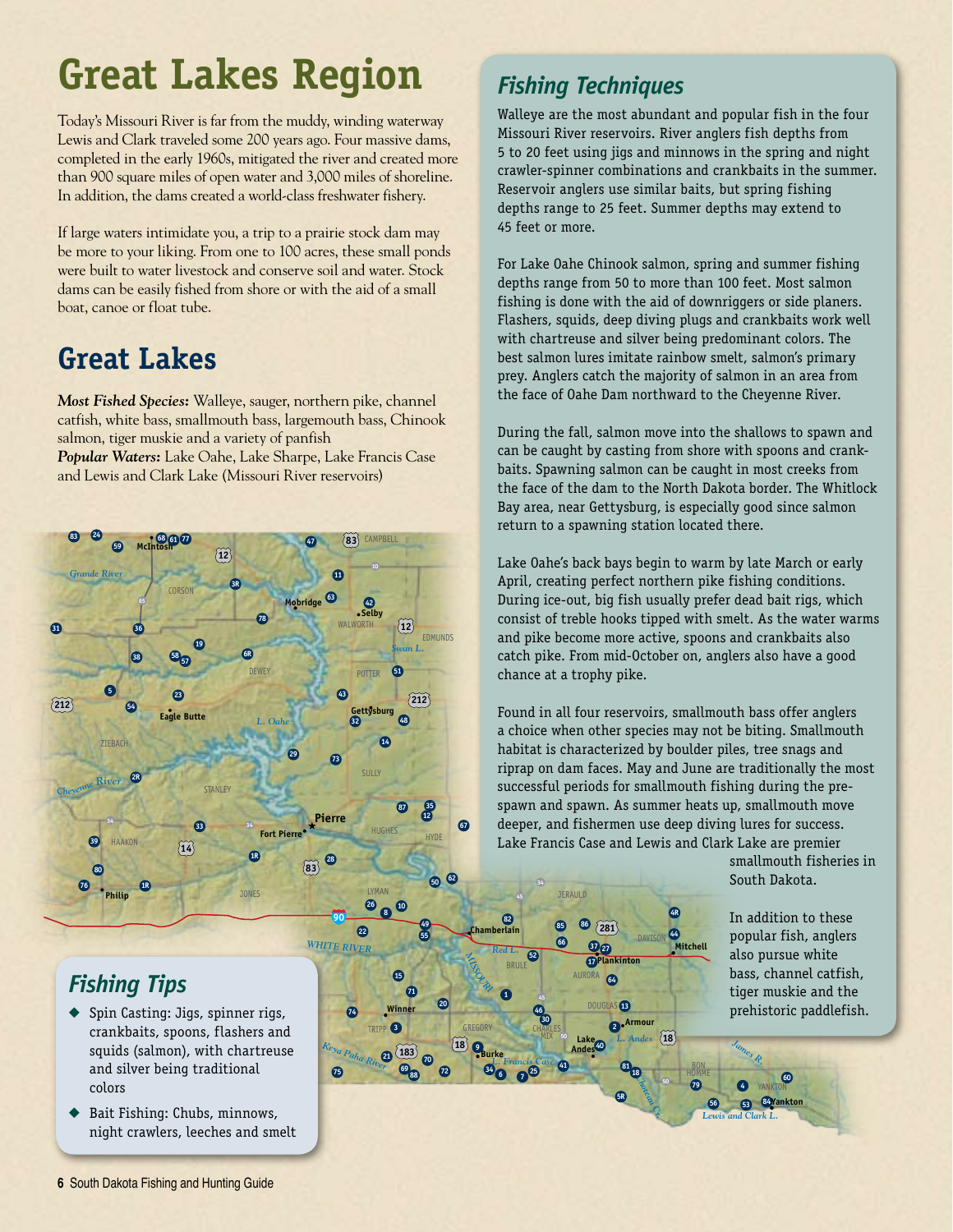## **Prairie Areas of the Great Lakes**

*Most Fished Species:* Largemouth bass, bluegill, perch, northern pike, bullhead and crappie

*Popular Waters:* Little Moreau Recreation Area, Lake Isabel, National Grasslands stock dams, Brakke Dam, Cheyenne River, Lake Pocasse, Molstad Lake, Cottonwood Lake, Burke Lake and Lake Yankton

### *Fishing Tips*

- ◆ Spin Casting: Spinners, crankbaits, jerkbaits, spinnerbaits, spoons and lead-head jigs
- ◆ Bait Fishing: Crayfish, night crawlers, frogs, wigglers, leeches and minnows

#### *Fishing Techniques*

For panfish, most anglers rely on small teardrop hooks tipped with wigglers or worms. Spinners and small spoons work on panfish, while larger versions of these lures attract feeding pike. Fly fishing anglers have luck with panfish species by casting small poppers to top-feeding fish and using wet flies to drop into fish-feeding zones. Largemouth bass anglers use a variety of lures including plastic worms in various colors, jerkbaits, crankbaits and the popular pork rind.

| Great                                                     |                         |                                | <b>Warmwater Species</b> |                              |            |                 |          |                |                   |               |       |        |                |                 |              |                                           | <b>Coldwater</b><br><b>Species</b> |             |                 |            |         | <b>Facilities</b> |           |        |   |                 |  |
|-----------------------------------------------------------|-------------------------|--------------------------------|--------------------------|------------------------------|------------|-----------------|----------|----------------|-------------------|---------------|-------|--------|----------------|-----------------|--------------|-------------------------------------------|------------------------------------|-------------|-----------------|------------|---------|-------------------|-----------|--------|---|-----------------|--|
| Lakes<br><b>Region</b><br><b>Lakes and Reservoirs</b>     | Map Number              | Acreage                        | Largemouth Bass          | Smallmouth Bass<br>Rock Bass | Write Bass | <b>Bluegill</b> | Bullhead | <b>Cattish</b> | Muskie<br>Crappie | Northern Pike | Perch | Sauger | <b>Saugele</b> | <b>Sturgeon</b> | Tiger Muskie | <b>THINDOW Salmon I</b><br><b>Walleye</b> | Brook Trout                        | Brown Trout | Cutthroat Trout | Lake Trout | Camping |                   | Boat Ramp |        |   | Hardicap Access |  |
| Academy Lake                                              | $\overline{1}$          | 25                             | ■                        |                              |            |                 |          |                |                   |               |       |        |                |                 |              |                                           |                                    |             |                 |            |         |                   |           |        |   |                 |  |
| Armour (Kids Pond)                                        | $\overline{c}$          | $\overline{c}$                 | П                        |                              |            | ■               |          |                |                   |               |       |        |                |                 |              |                                           |                                    |             |                 |            |         |                   |           |        |   |                 |  |
| <b>Beaulieu Lake</b>                                      | 3                       | 26                             | П                        |                              |            |                 |          |                | п                 |               |       |        |                |                 |              |                                           |                                    |             |                 |            |         |                   | п         |        |   |                 |  |
| <b>Beaver Lake</b>                                        | $\overline{\mathbf{4}}$ | 72                             |                          |                              |            |                 | ■        |                |                   |               |       |        |                |                 |              |                                           |                                    |             |                 |            |         |                   |           |        |   |                 |  |
| <b>Bedner Dam</b>                                         | 5                       | 75                             | П                        |                              |            |                 |          |                |                   |               |       |        |                |                 |              |                                           |                                    |             |                 |            |         |                   |           |        |   |                 |  |
| <b>Berry Lake</b>                                         | $\boldsymbol{6}$        | 12                             | п                        |                              |            | ■               | E        |                | ■                 |               |       | П      |                |                 |              |                                           |                                    |             |                 |            |         |                   |           |        |   |                 |  |
| <b>Bonesteel Dam</b>                                      | $\overline{7}$          | $\overline{5}$                 |                          |                              |            |                 |          |                |                   |               |       |        |                |                 |              |                                           |                                    |             |                 |            |         |                   |           |        |   |                 |  |
| <b>Brakke Dam</b><br><b>Burke Lake</b>                    | 8<br>9                  | 130<br>27                      | П<br>П                   |                              |            |                 | п<br>■   |                | ■                 |               | п     | ■<br>п |                |                 |              | г                                         |                                    |             |                 |            |         |                   | ■         | ш<br>П | п |                 |  |
| <b>Byre Lake</b>                                          | 10                      | 138                            | П                        |                              |            |                 | п        |                |                   |               |       | ■      |                |                 |              |                                           |                                    |             |                 |            |         |                   | ■         | ш      |   |                 |  |
| <b>Campbell Lake</b>                                      | 11                      | 40                             | П                        |                              |            |                 |          |                |                   |               |       | ■      |                |                 |              |                                           |                                    |             |                 |            |         |                   |           |        |   |                 |  |
| <b>Chapelle Lake</b>                                      | 12                      | 34                             | П                        |                              |            |                 |          |                | ■                 |               | П     | П      |                |                 |              |                                           |                                    |             |                 |            |         |                   |           |        |   |                 |  |
| <b>Corsica Lake</b>                                       | 13                      | 110                            | П                        |                              |            |                 |          |                |                   |               | П     | П      |                |                 |              |                                           |                                    |             |                 |            |         |                   | п         | ■      |   |                 |  |
| Cottonwood Lake                                           | 14                      | 454                            | П                        |                              |            |                 | г        |                | ■                 |               | ■     | П      |                |                 |              | Ш                                         |                                    |             |                 |            |         |                   |           |        |   |                 |  |
| <b>Covey Dam</b>                                          | 15                      | 10                             | П                        |                              |            |                 | г        |                |                   |               | п     | П      |                |                 |              |                                           |                                    |             |                 |            |         |                   |           |        |   |                 |  |
| Crow Lake                                                 | 16                      | 540                            |                          |                              |            |                 | ■        |                |                   |               | п     | п      |                |                 |              |                                           |                                    |             |                 |            |         |                   |           |        |   |                 |  |
| <b>Crystal Lake</b>                                       | 17                      | 200                            |                          |                              |            |                 |          |                |                   |               |       |        |                |                 |              |                                           |                                    |             |                 |            |         |                   |           |        |   |                 |  |
| Dante Lake                                                | 18                      | 25                             | П                        |                              |            |                 |          |                |                   |               | ■     | In     |                |                 |              |                                           |                                    |             |                 |            |         |                   | ■         |        |   |                 |  |
| <b>Dewberry Dam</b>                                       | 19                      | 65                             | П                        |                              |            |                 |          |                |                   |               |       | П      |                |                 |              |                                           |                                    |             |                 |            |         |                   |           |        |   |                 |  |
| <b>Dixon Dam</b>                                          | 20                      | 92                             |                          |                              |            |                 | г        |                |                   |               | ■     | п      |                |                 |              |                                           |                                    |             |                 |            |         |                   |           |        |   |                 |  |
| Dog Ear Lake                                              | 21                      | 254                            |                          |                              |            |                 |          |                |                   |               | ■     | E      |                |                 |              |                                           |                                    |             |                 |            |         |                   | ■         | ш      |   |                 |  |
| <b>Dybing Dam</b>                                         | 22                      | $\overline{4}$                 | п                        |                              |            | ■               |          |                |                   |               |       |        |                |                 |              |                                           |                                    |             |                 |            |         |                   |           |        |   |                 |  |
| Eagle Butte Dam                                           | 23                      | 85                             |                          |                              |            |                 |          |                |                   |               |       | IE     |                |                 |              |                                           |                                    |             |                 |            |         |                   |           | ■      |   |                 |  |
| <b>East Morristown Lake</b>                               | 24                      | 96                             |                          |                              |            |                 |          |                | ■                 |               | ■     | П      |                |                 |              |                                           |                                    |             |                 |            |         |                   |           |        |   |                 |  |
| <b>Fairfax Lake</b>                                       | 25                      | 21                             | П                        |                              |            | ٠               | ш        |                |                   |               |       | П      |                |                 |              |                                           |                                    |             |                 |            |         |                   |           |        |   |                 |  |
| Fate Dam                                                  | 26                      | 150                            | П                        |                              |            |                 | ■        |                | ■                 |               | ■     | п      |                |                 |              |                                           |                                    |             |                 |            |         |                   | ■         |        |   |                 |  |
| <b>Fish Lake</b>                                          | 27                      | 175                            | П                        |                              |            |                 | ■        |                |                   |               |       |        |                |                 |              |                                           |                                    |             |                 |            |         |                   |           |        |   |                 |  |
| Fort Pierre National Grassland Ponds<br><b>Fuller Dam</b> | 28<br>29                | $\overline{\phantom{0}}$<br>30 | п<br>П                   |                              |            |                 | ■        |                |                   |               |       | П      |                |                 |              |                                           |                                    |             |                 |            |         |                   |           |        |   |                 |  |
| <b>Geddes Lake</b>                                        | 30                      | 70                             | п                        |                              |            |                 |          |                |                   |               |       |        |                |                 |              |                                           |                                    |             |                 |            |         |                   |           |        |   |                 |  |
| <b>Glad Valley Dam</b>                                    | 31                      | 21                             |                          |                              |            |                 |          |                |                   |               | П     |        |                |                 |              |                                           |                                    |             |                 |            |         |                   |           |        |   |                 |  |
| <b>Gorman Lake</b>                                        | 32                      | 67                             |                          |                              |            |                 |          |                |                   |               | ■     | п      |                |                 |              |                                           |                                    |             |                 |            |         |                   |           |        |   |                 |  |
| <b>Hayes Lake</b>                                         | 33                      | 74                             | П                        |                              |            |                 |          |                | ■                 |               | ■     | п      |                |                 |              |                                           |                                    |             |                 |            |         |                   | П         | п      |   |                 |  |
| <b>Herrick Dam</b>                                        | 34                      | 12                             | п                        |                              |            |                 |          |                |                   |               |       | П      |                |                 |              |                                           |                                    |             |                 |            |         |                   |           | ▛      |   |                 |  |
| <b>Holabird Lake</b>                                      | 35                      | 20                             |                          |                              |            |                 |          |                |                   |               | ■     | п      |                |                 |              |                                           |                                    |             |                 |            |         |                   |           |        |   |                 |  |
| <b>Isabel Lake</b>                                        | 36                      | 81                             | П                        |                              |            |                 | г        |                |                   |               | ■     | п      |                |                 |              |                                           |                                    |             |                 |            |         |                   | ■         |        |   |                 |  |
| Jail Pond (Kids Pond)                                     | 37                      | .5                             |                          |                              |            |                 |          |                |                   |               |       |        |                |                 |              |                                           |                                    |             |                 |            |         |                   |           |        |   |                 |  |
| <b>Jewett Lake</b>                                        | 38                      | 30                             | п                        |                              |            | ▄               | г        |                | ■                 |               |       |        |                |                 |              |                                           |                                    |             |                 |            |         |                   |           |        |   |                 |  |
| * Kroetch Dam                                             | 39                      | 17                             | П                        |                              |            |                 |          |                | п                 |               |       |        |                |                 |              |                                           |                                    |             |                 |            |         |                   |           |        |   |                 |  |
| <b>Lake Andes</b>                                         | 40                      | 4,817                          | О                        |                              |            |                 | п        |                |                   |               |       |        |                |                 |              |                                           |                                    |             |                 |            |         |                   |           |        |   |                 |  |